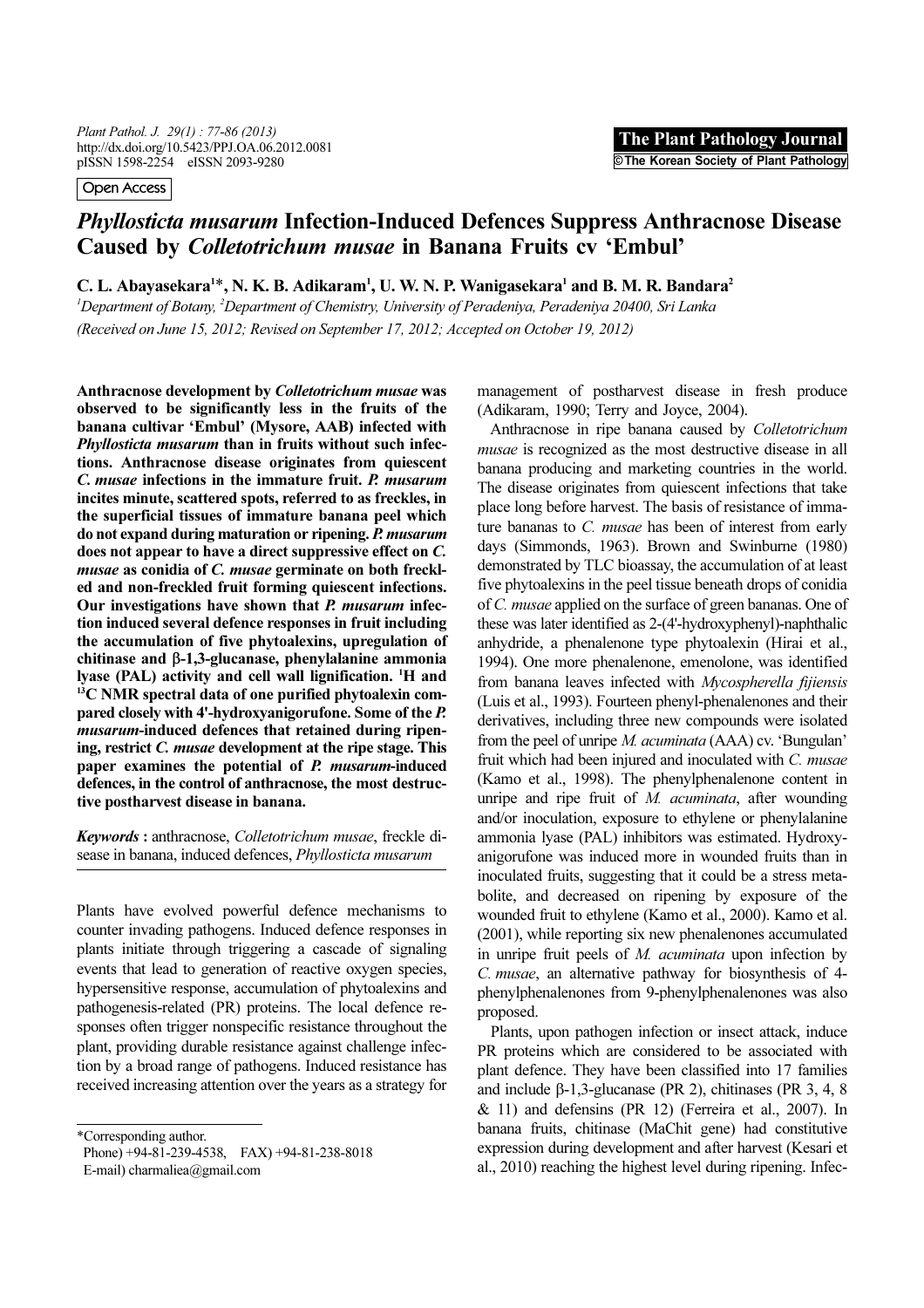tion of fruit by C. musae increased its expression (Tang et al., 2010).

The control of banana anthracnose has been attempted by many workers (Jeffries et al., 1990), however, the potential of induced defences has been exploited only minimally. Our investigations have revealed that P. musarum which causes freckle disease induces several defences in the peel which restrict development of anthracnose disease by C. musae. The freckle of leaf and fruit of bananas and plantains has been recorded in the Asia, Pacific, Americas, and more recently in Australasia-Oceania and South and South East Asia (Liberato et al., 2006). The disease is characterized by minute, isolated pin-head sized spots in the superficial cell layers of the banana fruit peel. Freckles do not expand into progressive lesions during ripening. Freckle disease slightly reduces the cosmetic value of the fruits and sometimes fruit growth. Freckle disease is observed in banana cultivar 'Embul' (Mysore, AAB) a cultivar commonly grown in Sri Lanka which is susceptible to anthracnose. This paper, while reporting the nature of P. musaruminduced defence responses in unripe bananas, cultivar 'Embul', examines their role on the resistance of freckleinfected bananas to anthracnose development by C. musae during ripening and the potential use of P. musaruminduced defences in the protection of bananas from anthracnose disease.

## Materials and Methods

Fruits. Banana fruits, cultivar 'Embul' (Mysore, AAB), infected with P. musarum without any other visible infections and blemishes, harvested 12−13 weeks after bunch emergence from a field maintained in the University of Peradeniya premises were used for all experiments described in this paper unless otherwise stated. Fungicides were not applied at any stage of fruit development. Infected fruits were categorized, based on the number of freckles per cm<sup>2</sup> area (FPA), in to 5 categories, 5, 15, 40, 120 and 200 FPA. Healthy fruits, devoid of freckles (0 FPA), were used as control fruits when necessary.

Development of anthracnose in P. musarum-infected bananas during ripening. Bananas were brought to the laboratory and separated into three infection categories 0, 40 and 200 FPA. Two sets, each containing 48 uniformsized fingers from each infection category, were prepared. One set of fruit was stored in boxes at room temperature  $(26 \pm 2^{\circ}C)$  and allowed to ripen, the size (cm<sup>2</sup>) of anthracnose lesions developed from natural infections was measured daily for 11 days. The second set was inoculated by applying drops  $(20 \text{ µl})$  of  $10^6$  conidia/ml of C. musae  $(3 \text{ mm})$ drops per fruit along the long axis). The inoculated fruits

were incubated in moisture chambers at room temperature for 7 days and the size (cm<sup>2</sup>) of anthracnose lesions developed was measured and recorded daily. The average lesion size was calculated for each category.

Quiescent C. musae infections in the banana peel. A method used to estimate quiescent Alternaria alternata infections in mango (Prusky et al., 1981) was used after minor modifications. Five bananas at harvesting maturity with 0 and 200 FPA were obtained and each fruit was weighed. Four peel segments (0.5 cm<sup>2</sup>, 2 mm thick) each were cut separately from the blossom-end, stalk-end, inner surface, outer surface and the lateral surface of each fruit. The tissue segments were surface sterilized in 0.1% sodium hypochlorite for 3 min and placed on Cook's No. 2 (25% strength) medium. The plates were incubated for 5 days at room temperature. Presence or absence of C. musae growth was recorded for each segment and the percent segments that developed C. musae colonies was determined for each category. The percent quiescent infection in a fruit (I) was calculated as % infected discs in each zone divided by the number of regions. Fruit surface area (S) with quiescent C. *musae* infections was estimated as  $S = I.W^{2/3}$  (W = fruit weight) and transformed into values proportional to its surface area (Prusky et al., 1981). It was assumed that the number of C. musae colonies is proportionate to the number of quiescent infections in the peel.

Detection of phytoalexins in the P. musarum-infected peel. Peel tissues (1 mm thick) were cut from P. musaruminfected (200 FPA) unripe fruits using a razor blade and control fruit (0 FPA) for all extractions reported in this paper, weighed and frozen (-20 °C). Antifungal compounds were extracted by solvent infiltration under vacuum. Peel tissues (10 g) were separately placed in ethyl acetate (100 ml) in 250 ml conical flasks with side arms that were serially connected to a vacuum pump. The solvent infiltration continued for 1 h under continuous magnetic stirring. The extract was filtered through Whatman No. 1 filter paper. The residue was placed in another 100 ml portion of fresh ethyl acetate and the vacuum infiltration continued for five times. All extracts were combined and evaporated to dryness under vacuum at 40°C. The residue was collected in 1 ml ethyl acetate (Adikaram and Bandara, 1998). Aliquots (50 µl) were spotted in two Thin Layer Chromatography plates (Silica gel,  $GF<sub>254</sub>$ , Merck) and the plates were developed in chloroform:methanol (95:5, v/v) and allowed to airdry overnight. A thick suspension of conidia of Cladosporium cladosporioides, prepared in Czapek Dox nutrient solution, was carefully sprayed onto one plate. The other plate was sprayed with a similarly prepared conidial suspension of C. musae. The plates were incubated in a moist chamber at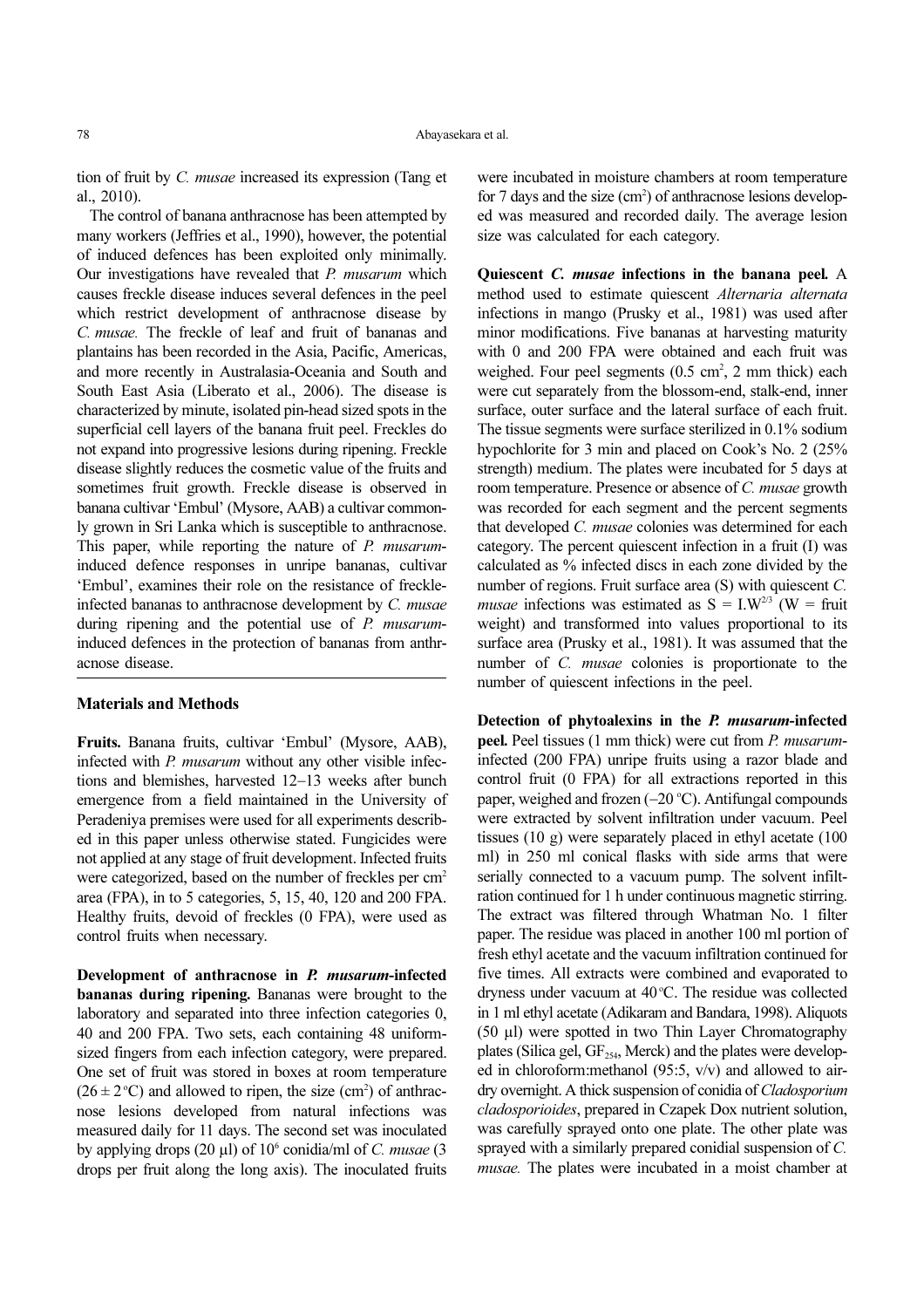room temperature until fungal growth was visible. The presence of inhibitory substances was indicated by the absence of aerial mycelium (Klarman and Stanford, 1968).

Antifungal activity of P. musarum infected fruit peel with different degrees of infections and at different ripening stages. Peels (1 mm thick, 10 g) were cut from fruits with different freckle infections, FPA 5, 15, 40, 120 and 200 and extracted separately as described previously. Aliquots (50 µl) were bioassayed on TLC using C. cladosporioides or C. musae. The size of inhibition areas was measured and their Rf values were recorded.

Four replicate sets, each comprising 14 fingers at harvesting maturity with *P. musarum* infections (200 FPA), were allowed to ripen in aluminium trays at room temperature. Two fingers from each set were removed on day 1 and the outer peel tissue (1 mm thick, 10 g) was cut and frozen (−20 <sup>°</sup>C). Tissues were similarly cut from fruits for 7 consecutive days. At the end of 7 days, the fruits were fully ripe. Tissue samples were extracted and concentrated extracts were bioassayed as described previously. The relative size and the Rf values of inhibition on TLC plates were recorded.

Purification of phytoalexins from P. musarum-infected banana peel. Peel (1 mm thick, 200 g) was cut from P. musarum-infected bananas (200 FPA) at harvesting maturity, frozen and vacuum infiltrated in ethyl acetate as described previously. The extract was evaporated to dryness. The residue (2 g) dissolved in ethyl acetate was subjected to bioassay-monitored fractionation by Medium Pressure Liquid Chromatography (MPLC) (Silica gel 60, 0.040−0.063 mm, Merck,  $20 \times 2.5$  cm) with increasing solvent polarity (hexane, dichloromethane, methanol). Fractions having similar TLC behaviour were combined. The nine fractions obtained were bioassayed on TLC using *C. cladosporioides* or *C. musae*. Fractions 3 and 4, which displayed antifungal activity, were further purified by a normal phase HPLC column (Partisil 10 M9/50 [50 cm × 9.4 mm i.d], Waters, 2690 separation module, USA), coupled with a RI detector (Waters, Differential refractometer R401), using isocratic elution with ethyl acetate and hexane  $(9:1, v/v)$  at a flow rate of 1 ml/ min. Fraction 6 was chromatographed on a flash column (Silica gel 60,  $2 \times 1.5$  cm) using hexane, dichloromethane and methanol as eluting solvents, and the fraction that eluted with 2% methanol in dichloromethane afforded red crystals. Fraction 7 was purified by flash column chromatography (Silica gel  $60$ ,  $2 \times 1.5$  cm), eluted with  $2\%$  methanol in dichloromethane and further purified by preparative TLC (Silica gel 60  $GF<sub>254</sub>$ , Merck). <sup>1</sup>H NMR (and <sup>13</sup>C NMR) spectral data of the purified compounds were recorded on a Varian Mercury 300 (300/75 MHz for <sup>1</sup>H/<sup>13</sup>C NMR) spectrometer in acetone- $d_6$  or DMSO- $d_6$  solution with tetramethylsilane as an internal reference.

Chitinase and β-1,3-glucanase activity in  $P$ . musarum infected fruits and in fruits artificially inoculated with C. musae. Peels (1 mm thick, 1 g), from P. musarum infected mature, unripe fruits (0 and 200 FPA) were cut and subjected to chitinase and β-1,3-glucanase assays. Chitinase activity was assayed by the method described by Zou et al. (2002) after slight modifications. Tissue sample (1 g) was homogenized in 5 ml of sodium phosphate buffer (pH 5) for 2 min, using an ultrasonic homogenizer (ULTRA TURRAX® T25 basic, IKA LABORTECHNIK) at 11,000 rpm. The homogenate was clarified by centrifugation at 6000 g (Sigma 3K30 Laboratory centrifuge) and 4°C for 10 min. The supernatant was used for enzyme assay. Agarose-Glycol chitin substrate was prepared (Trudel and Asselin, 1989) and poured in to petri dishes. Aliquots (10 μl) of extract or standard chitinase (from Serratia marscescens, Chitinase EC 3.2.1.14, Sigma) were added to wells (2 mm diameter) cut in the gel and the plates were incubated for 20–22 h at  $26^{\circ}$ C ± 2. The gel plate was stained with 0.1% (W/V) Calcofluor dye (Fluorescent Brightner 28, Sigma) for 20 min and washed with SDW for 2 h in an orbital shaker (IKa-Vibrax-VXR). The hydrolyzed zones were visualized by placing the gel under UV light [Mineralight® Lamp (365 nm), model UV GEL-58; Chromato-VUE Cabinet, model cc-10] and the diameter of the darker hydrolyzed zones was recorded. Sample enzyme activity was determined using a regression equation obtained from chitinase standards.

For β-1,3-glucanase, peel samples (1 g) were homogenized at 11,000 rpm in a pre-cooled centrifuge tube with 1% (w/w) polyvinyl polypyrrolidone and 5 ml, 50 mM potassium acetate buffer (pH 5), containing 1 mM EDTA and 5 mM reduced glutathione (Dann and Deverall, 2000). Extracts were centrifuged at 9000 g for 5 min at  $4^{\circ}$ C and the supernatant was used for enzyme assay. Potassium acetate buffer (1.6 ml, 10 mM, pH 5) and crude extract (0.4 ml) were allowed to equilibrate to 30°C for 3 min. The reaction was initiated by the addition of 0.4 ml of the substrate (Pachyman) suspension and was stopped after 10 min by addition of 2.8 ml of 20% (w/v) Tris. The tube was vortexed for 5 min and centrifuged at 9000 g for 3 min. Aliquots (3.0 ml) of supernatant were transferred to cuvettes (Optiglass Ltd. England) and the absorbance was measured at 610 nm against a blank containing substrate but no enzyme extract, using a spectrophotometer (Cam Spec M302) (Dann and Deverall, 2000). Enzyme activity was expressed as absorbance at 610 nm.

Further, a set of 30 P. musarum infected (200 FPA) and another set of 30 healthy fruits (0 FPA) were inoculated with drops  $(20 \mu l)$  of  $10^6$  conidia/ml of *C. musae*  $(3 \text{ drops})$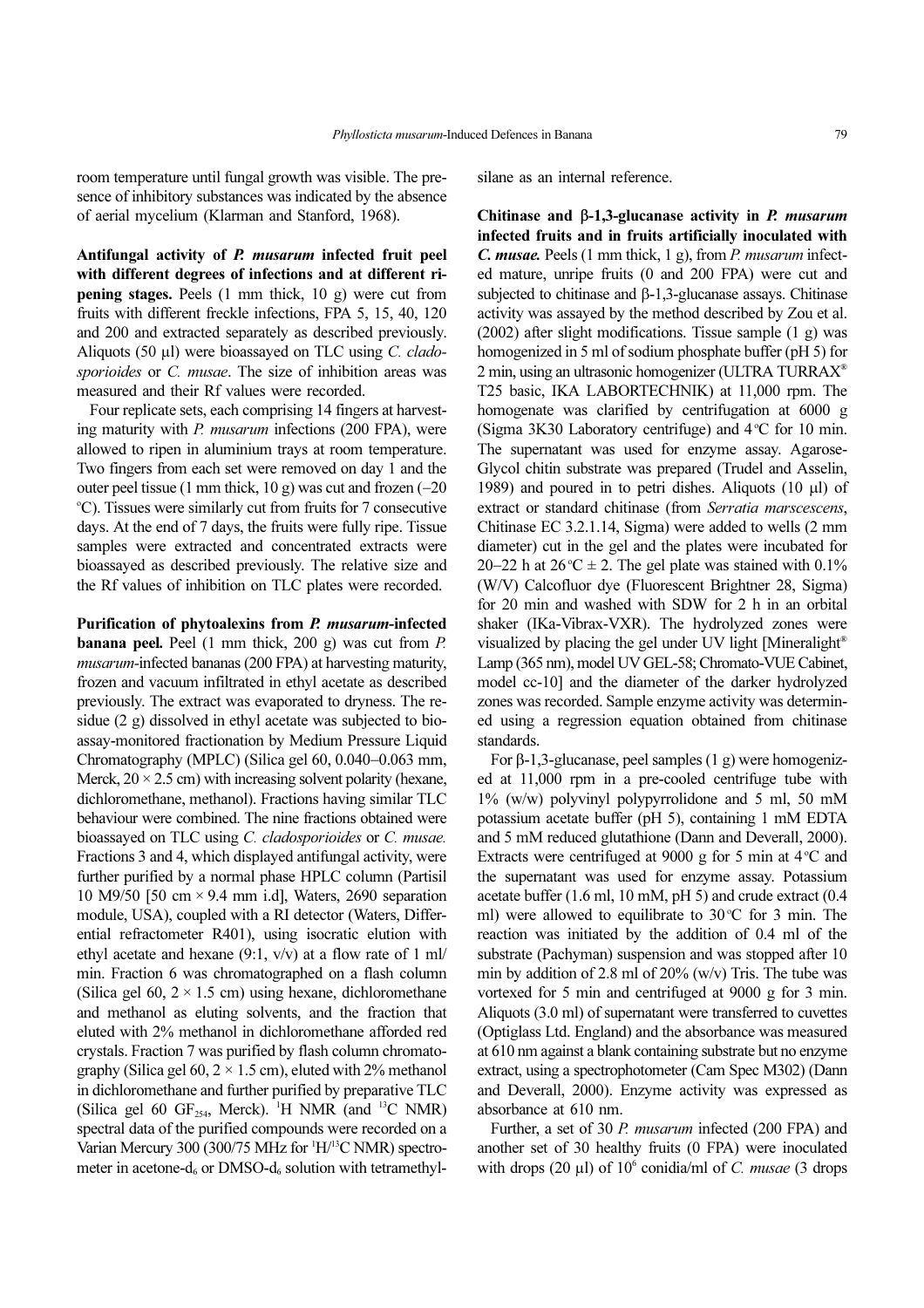per fruit). Another set of fruits was treated with drops of SDW as controls. All fruits were kept in moist chambers at room temperature. Peels (1 mm thick, 1 g), cut from the inoculation sites from each treatment at 0, 2, 4, 6 and 8 days after inoculation, were frozen  $(-17^{\circ}C)$  and extracted for chitinase and β-1,3-glucanase as above. Inoculated fruits were observed daily for anthracnose and the lesion area was measured.

Phenylalanine ammonia lyase (PAL) activity and lignification in the *P. musarum*-infected peel. Peel tissue obtained from healthy and P. musarum-infected (200 FPA), young (2 weeks) and mature (12−13 weeks after flowering) bananas were separately homogenized in cold acetone (-18 °C). PAL was extracted from 0.4 g of the acetone powder with 15 ml of 0.1 M sodium borate buffer (pH 8.8) containing 20 mM β-mercaptoethanol. The enzyme activity was assayed by following the production of cinnamic acid after incubation at  $40^{\circ}$ C for 2 h, at 290 nm with the use of a spectrophotometer (Cam-Spec M302-UV visible, WPA Ltd. UK) (Martinez-Tellez and Lafuente, 1993). Cinnamic acid concentration (in ppm) was determined using a standard curve, cinnamic acid concentration vs absorbance (290 nm). Four replicate samples were used.

In order to observe lignified cells, thin, transverse, sections were cut through healthy (0 FPA) or P. musarum-infected (200 FPA) peel using a razer blade and placed in a drop of 1% phloroglucinol on a slide. After placing a coverslip, a drop of 25% of HCl was allowed to diffuse in through the edge of the cover slip and colour changes were recorded (Johansen, 1940).

The cell wall bound phenolic acids were extracted by homogenizing *P. musarum* infected (200 FPA) or healthy peel (0 FPA) tissues (1 g) in liquid nitrogen, using a homogenizer (ULTRA TURRAX® , T25 basic, IKA Labortechnik, Australia) for 1 min at 11,000 rpm with 5 ml of 80% MeOH. The extract was centrifuged (M.S.E. England) at 10,000 g for 10 min and the resulting precipitate was dried at 70°C for 24 h in an oven (Hotbox, Gallenkamp Ltd., UK), re-suspended in 0.5 M NaOH for 1 h at 96 °C and centrifuged at 10,000 g for 10 min. The supernatant was acidified (with Conc. HCl) and mixed with anhydrous diethyl ether, and separated using a separation funnel. The ether extract was reduced to dryness under vacuum at  $40^{\circ}$ C, and the precipitate was re-suspended in 0.25 ml of 50% MeOH (De Ascensao and Dubery, 2003). The phenolic content was measured using the Folin-Ciocalteau assay.

Statistical analysis. All experiments described above were repeated three times. The data were analyzed by ANOVA using General Linear Model (GLM) procedure. Means were separated by Duncan's Multiple Range Test (DMRT) using SAS computer software (Release 6.12), other than for the analysis of cell wall bound phenolics, where t-test was used (MINITAB statistical software, Release 13.1). The differences at 5% level were considered as significant.

### **Results**

Freckle infection of bananas. Freckle symptoms caused by P. musarum (Teleomorph Guignardia musae) appear as soon as the banana bunch has shot, initially as minute, greybrown, circular spots of about 0.25 mm diameter with a water soaked halo of about 1.5 mm diameter around each spot. A typical freckle in mature fruits is rough to the touch, and heavy infections may give a reddish-brown colour to the fruit. The fungus produces pycnidia embedded in the sub-epidermal tissue of the banana peel (Fig. 1). In addition perithecia with oval, single celled ascospores of the teleomorph G. musae were occasionally observed.

Development of anthracnose lesions in P. musaruminfected bananas. Healthy fruits developed anthracnose lesions from natural C. musae infections much earlier than P. musarum-infected fruits. The total area covered by anthracnose lesions in non-freckled fruits was significantly  $(p < 0.05)$  larger than that of *P. musarum*-infected ones. The heavily P. musarum-infected (FPA 200) bananas had much smaller areas of anthracnose than the moderately P. musaruminfected (FPA 40) fruits. A similar trend was observed in the *P. musarum*-infected fruits that were artificially inoculated with C. musae (Table 1 and Fig. 2) where anthracnose lesions appeared several days earlier than fruits that had only natural C. musae infections. Fruits without P. musarum infections showed first symptoms of anthracnose 5 days after inoculation which expanded into larger lesions within another two days. The heavily *P. musarum*-infected fruits did not show symptoms until the  $7<sup>th</sup>$  day. The moderately infected fruits had slightly brownish lesions on the  $7<sup>th</sup>$  day which were much smaller in size than those in the fruits



Fig. 1. Transverse section of freckle-infected peel showing pycnidia of *Phyllosticta musarum*  $(4 \times 10)$ . A: pycnidia, B: epidermis.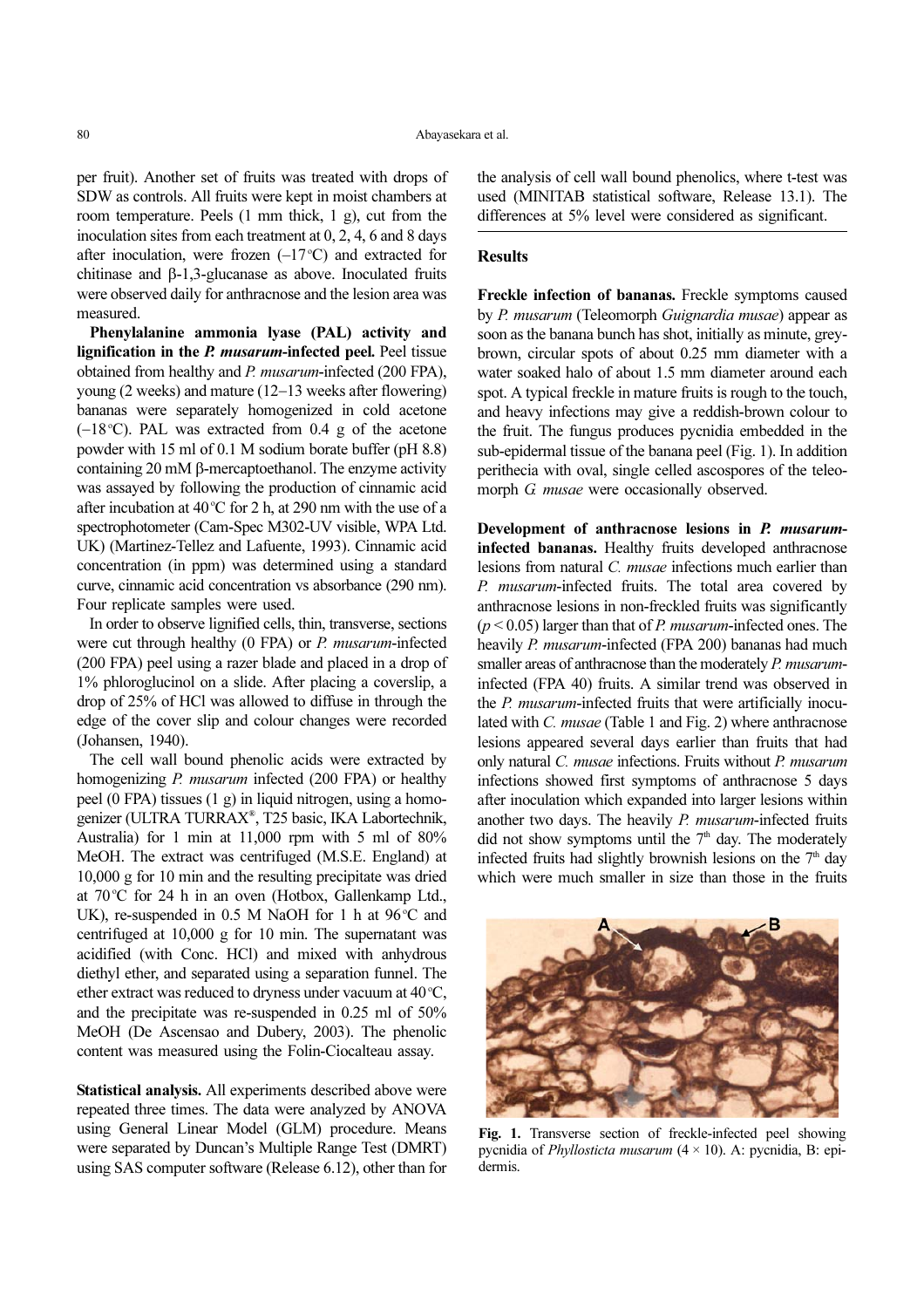Table 1. Anthracnose development during ripening in healthy and P. musarum-infected bananas cv. 'Embul' following inoculation or natural infection with C. musae. Each data point represents the mean lesion area of 48 fruits per day (experiment was repeated 3 times)

|                                  | Average lesion area per fruit (cm <sup>2</sup> ) at FPA |                         |                         |  |
|----------------------------------|---------------------------------------------------------|-------------------------|-------------------------|--|
|                                  | $\theta$                                                | 40                      | 200                     |  |
| 7 days after<br>inoculation (AI) | $4.94^{\circ} \pm 1.06$                                 | $0.79^{\rm b} \pm 0.04$ | $0.03^b \pm 0.01$       |  |
| days after harvest (NI)          |                                                         |                         |                         |  |
| 9                                | $0.93^a \pm 0.06$                                       | $0.44^b \pm 0.03$       | $0.21^b \pm 0.04$       |  |
| 10                               | $2.73^{\circ} \pm 0.29$                                 | $0.64^b \pm 0.02$       | $0.51^{\circ} \pm 0.06$ |  |
| 11                               | $4.51^{\circ} \pm 0.56$                                 | $2.36^b \pm 0.15$       | $0.84^{\circ} \pm 0.09$ |  |

 $FPA$  – Freckles per cm<sup>2</sup> area. NI = natural infections, AI = artificial inoculation

Means  $($  ± standard deviation) in a row followed by the same letters are not significantly different according to DMRT ( $p < 0.05$ ).



Fig. 2. Anthracnose development in artificially inoculated fruits with *C. musae* five days after inoculation in  $(A)$  healthy banana, (B) P. musarum infected banana (40 FPA).

devoid of P. musarum infections.

Extent of quiescent C. musae infections in the banana peel. Percentage peel segments that produced C. musae colonies was taken as an indication of the degree of quiescent C. musae infections in the fruit peel. The peel segments removed from *P. musarum*-infected banana produced a significantly ( $p < 0.05$ ) greater number of C. *musae* colonies than those of controls indicating the presence of more quiescent propagules of C. musae in the P. musaruminfected peel (Table 2).

Phytoalexins in P. musarum-infected banana peel. Thin layer chromatograms of ethyl acetate extracts of the P.

Table 2. Percentage (I) and surface area (S) with C. musae quiescent infections in healthy and P. musarum-infected fruit peel segments, after incubation for 5 days at room temperature on Cook's No. 2 (25% strength) medium. Each data point represents the mean values of I or S from 20 peel segments (experiment was repeated 3 times)

|                                                                                            | 0 FPA | 200 FPA |
|--------------------------------------------------------------------------------------------|-------|---------|
| % quiescent <i>C. musae</i> infections (I) $4.33^a \pm 0.51$ 13.66 <sup>b</sup> $\pm 0.99$ |       |         |
| quiescent C. musae infected fruit $46.89^{\circ} \pm 1.23$ $159.35^{\circ} \pm 5.27$       |       |         |
| surface (S)                                                                                |       |         |

 $FPA = \text{freckles per cm}^2$  area

 $S = I.W<sup>2/3</sup>, I = % infected discs in each zone divided by the number of$ regions.  $W =$  fruit weight (Prusky et al., 1981).

Means  $($  ± standard deviation) in a row followed by the same letters are not significantly different according to DMRT ( $p < 0.05$ ).



Fig. 3. TLC bioassay of ethyl acetate extracts of peel of (A) healthy and (B) P. musarum-infected fruit peel showing zones of inhibition using C. cladosporioides. (C) P. musarum-infected and (D) healthy fruit peel showing zones of inhibition using C. musae.

musarum-infected peel, over sprayed with C. cladosporioides or C. musae, showed five antifungal zones, including a large zone at Rf 0.53 (FR3). There were two smaller but prominent inhibitory zones at Rf 0.41 (FR4) and 0.65 (FR2) and other two less prominent antifungal zones, FR1 and FR5 (Fig. 3b). There was no difference in the number and size of inhibitory zones between the TLC plates bioassayed with *C. cladosporioides* and *C. musae* (Fig. 3b and 3c). Antifungal activity was not detected in the extracts of healthy fruit peel. The antifungal profile of 5 other local banana cultivars infected with P. musarum was more or less similar to that of cultivar 'Embul' (data not provided). C.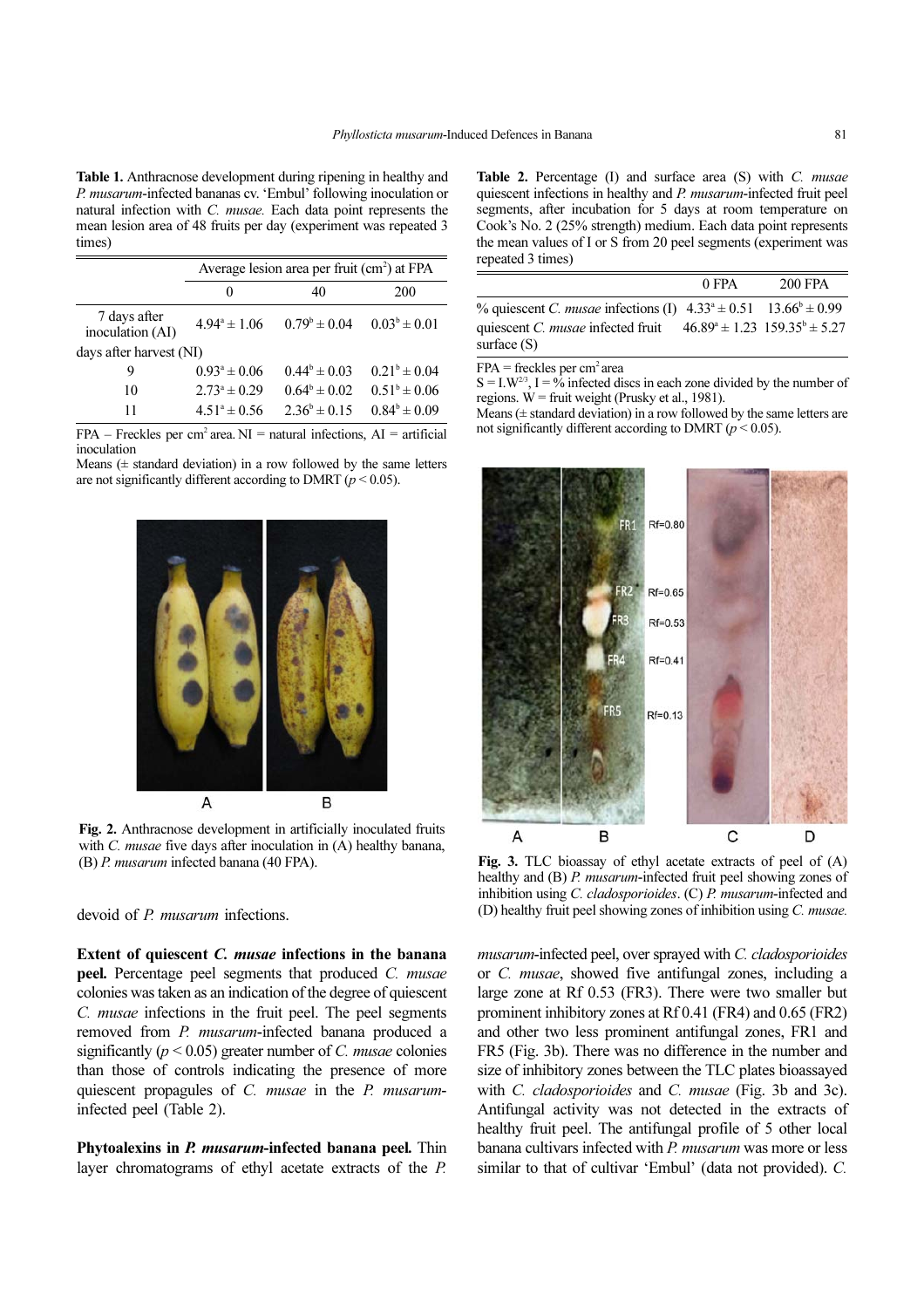

Fig. 4. TLC bioassay (using C. cladosporioides) of ethyl acetate extracts of P. musarum infected fruit peel having different freckle intensities. .

musae infected peel extracts showed traces of antifungal activity on TLC plates (data not provided).

Antifungal activity of fruit peel with different degree of **P.** musarum infections. Thin layer chromatograms with extracts of the peel containing different degrees of freckle infections, oversprayed with C. cladosporioides showed three to five antifungal zones, which increased in number and size with the increase in freckling (Fig. 4). The size of the inhibition zone at Rf 0.53 (FR3) produced by extract taken from the heavily *P. musarum*-infected peel was larger than that of the extract taken from moderately P. musaruminfected peel. An inhibition zone at Rf 0.41 (FR4) appeared when infection exceeded 40 FPA and the size of this inhibition zone increased with the increase in the degree of P. musarum infection. The same pattern was observed with the inhibition zone at Rf 0.13 (FR5). The chromatogram sprayed with conidia of C. musae consisted of a similar antifungal profile.

Antifungal activity of the P. musarum-infected peel at different stages of ripening. The extracts of peel tissue taken from P. musarum-infected fruits (40 and 200 FPA), one day after harvest produced a prominent inhibition area at Rf 0.6 (FR2). The size of the inhibition area at Rf 0.53 (FR3) which was also large in the extracts obtained from fruits at day zero, but decreased progressively during fruit ripening. Most of the activity at Rf. 0.53 (FR3), however, remained during ripening. The peels taken from fully ripened fruits still showed considerable antifungal activity.

Purification of phytoalexins. TLC bioassay of nine MPLC fractions using C. cladosporioides showed antifungal activity



Fig. 5. Structure of 4'-hydroxyanigorufone (C7).

in the fractions 3, 4, 6, and 7. Fraction 3 was further purified by a normal phase HPLC column, and this gave a colourless oil (10 mg, C3 - from inhibition zone FR2 in Fig. 3b). Purification of fraction 4 yielded a colourless compound (5 mg, C4 - from inhibition zone FR3 in Fig. 3b). The fraction 6 gave red needle-shaped crystals (25 mg, C6 - from inhibition zone FR4 in Fig. 3b) which were identified as irenolone, by comparing <sup>1</sup>H/<sup>13</sup>C NMR spectral data with those previously reported by Luis et al. (1993); <sup>1</sup>H NMR (in acetone-d<sub>6</sub>) chemical shifts appeared at  $\delta$  8.57(dd), 8.30 (dd), 7.95(d), 7.76(dd), 7.50(d), 7.26(d), 7.10(s) and 6.91(d), and <sup>13</sup>C NMR (in acetone-d<sub>6</sub>) appeared at  $\delta$  180, 157.5, 151.5, 144, 136, 132, 131, 130, 129.9, 127, 126, 116 and 112. Purification of fraction 7, resulted in a red colour active compound (15 mg, C7- from inhibition zone FR4 in Fig. 3b), which was identified as 4'-hydroxyanigorufone (Fig. 5) by comparing <sup>1</sup>H NMR spectral data with literature values (Luis et al., 1996); <sup>1</sup>H NMR (in DMSO-d<sub>6</sub>) chemical shifts appeared at  $\delta$  9.55 (broad s), 9.25 (broad s), 8.32 (d), 8.01 (dd), 7.80 (d), 7.62 (dd), 7.57 (d), 7.20 (d), 7.10 (s) and 6.81 (d).

Chitinase and β-1,3-glucanase activity in P. musarum infected fruits. Detectable chitinase and β-1,3-glucanase activity in the extract of the P. musarum infected peel tissue (FPA 200) was significantly higher, when compared to the healthy fruit peel. In addition the activity of both enzymes increased with the increase in freckle intensity (Table 3). During ripening, an upregulated chitinase activity was observed in the P. musarum infected, as well as the healthy peel tissue. This increase was significantly higher in the P.

Table 3. Chitinase and β-1,3-glucanase activity of mature, unripe banana fruit peel with varying intensities of P. musarum infection. Each data point represents the mean values of three replicate bunches

| Freckle infection<br>(FPA) | Chitinase activity<br>(Units/g $FW$ ) | *Relative $\beta$ -1,3-gluca-<br>nase activity |
|----------------------------|---------------------------------------|------------------------------------------------|
| 0                          | $0.47^{\circ} \pm 0.47$               | $0.140^a \pm 0.01$                             |
| 40                         | $2.07^{\circ} \pm 1.01$               | $0.244^b \pm 0.01$                             |
| 200                        | $33.93^b \pm 9.72$                    | $0.450^{\circ} \pm 0.03$                       |

 $FPA = \text{freckles per cm}^2$  area \*Absorbance at 610 nm

Means  $(\pm$  standard deviation) in a column followed by the same letters are not significantly different according to DMRT ( $p \le 0.05$ ).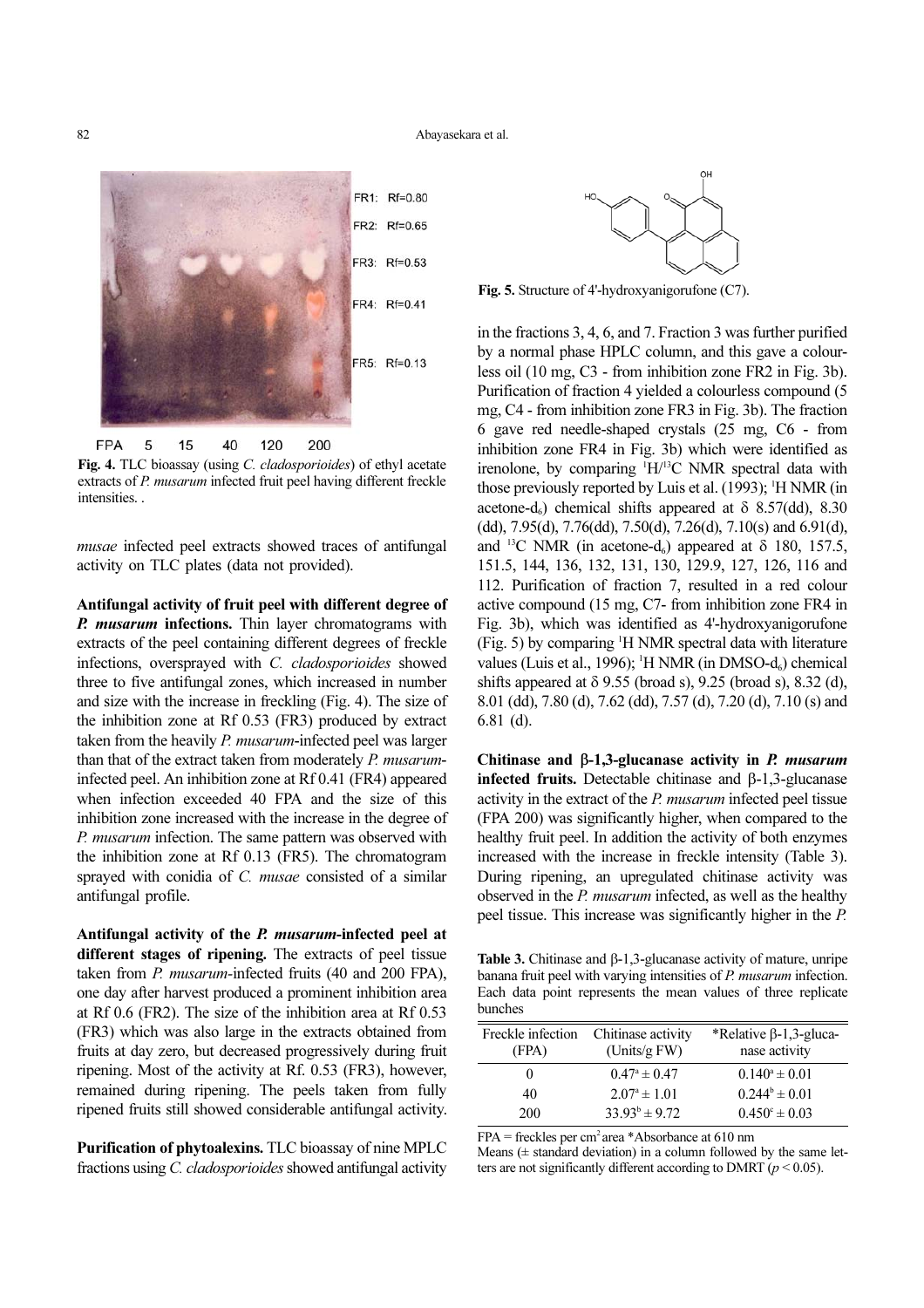

 $-\blacksquare$  Healthy  $-\spadesuit$ -Healthy + C. musae  $-\blacksquare$ -P. musarum  $-\spadesuit$ -P. musarum + C. musae Fig. 6. (A) Chitinase and (B) β-1,3-glucanase activity in the peel of P. musarum infected or healthy fruits challenge inoculated with or without *C. musae* during ripening. Each data point represents the mean value of enzymatic activity of peel tissue of 3 fruits per day (experiment was repeated 3 times). Vertical bars represent the standard error. ↓ -Commencement of anthracnose development.

musarum infected peel when compared to the healthy peel. Inoculation with C. musae enhanced chitinase activity in the P. musarum-infected tissue and in the healthy tissue, while it was significantly higher in the *P. musarum* infected peel (Fig. 6a). Similarly, when considering, β-1,3-glucanase activity P. musarum-infected peel showed a higher activity when compared to the healthy peel tissue. However, with C. *musae* inoculation, the increase in  $\beta$ -1,3-glucanase activity with ripening was not significantly different in the healthy peel when compared to the P. musarum infected peel tissue (Fig. 6b).

PAL activity and lignification. PAL activity was significantly ( $p < 0.05$ ) and 2–3 times greater in the extract of the P. musarum-infected tissue than in healthy tissue (Table 4). PAL activity was greater in the extracts of the mature P. musarum-infected fruit peel compared to those of young fruit peel. Three to four cell layers adjacent to the pycnidia in the P. musarum-infected tissue turned red-violet colour

Table 4. Concentration of cinnamic acid produced by PAL activity and cell wall bound phenolics in P. musarum-infected and healthy banana peel tissue. Each data point represents the mean values of three replicate bunches

|                      | Concentration<br>of cinnamic<br>acid | Concentration of cell wall<br>bound phenolic acid<br>(quantified in ferulic acid<br>equivalents) |
|----------------------|--------------------------------------|--------------------------------------------------------------------------------------------------|
|                      | mmol/gFw/h                           | $\mu$ g/gFw                                                                                      |
|                      | $25.3^{\circ} \pm 1.02$              | NA                                                                                               |
| Young infected peel  | $51.5^b \pm 2.04$                    | NA                                                                                               |
| Mature healthy peel  | $29.5^{\circ} \pm 1.08$              | $0.60^x \pm 0.04$                                                                                |
| Mature infected peel | $70.5^{\circ} \pm 2.24$              | $0.81^y \pm 0.03$                                                                                |

NA: Not assessed.

Means  $($  ± standard deviation) in a column followed by the same letters are not significantly different according to DMRT (concentration of cinnamic acid) and t-test (concentration of cell wall bound phenolics)  $(p < 0.05)$ .

showing the presence of lignin. Up to 6−10 epidermal cells bordering the pycnidium were also stained red-violet colour. The healthy tissue did not contain any stained cells in the epidermis or the cell layers below the epidermis. Cell wall bound phenolic acid content was significantly  $(p < 0.05)$ higher in *P. musarum*-infected peel when compared to the healthy peel (Table 4).

# **Discussion**

Anthracnose development by C. musae was significantly less in P. musarum-infected bananas compared to nonfreckled fruit. With the increase in P. musarum infection, the anthracnose development was observed to decrease further. Conidia of C. musae appear to germinate on the surface of banana fruits, with or without P. musarum infection, form appressoria prior to becoming quiescent. Further, in most of the attempts made to isolate  $P$ . musarum using banana peel tissues and different agar media, growth of C. musae occurred instead of P. musarum. These may possibly rule out any direct suppressive effect of P. musarum on C. musae.

P. musarum-infection induces strong antifungal activity in the banana fruit peel consisting of at least five phytoalexins. These are equally toxic to both C. cladosporioides and C. musae when used as test organisms. When C. cladosporioides is used as a standard test organism in a TLC bioassay, antifungal zones are clear and visible in contrast to the dark green growth of C. cladosporioides (Klarman and Stanford, 1968). The compound C7, isolated from P. musarum-infected peel, has a phenylphenalenone group, and closely compared with 4'-hydroxyanigorufone. The current study revealed that 4'-hydroxyanigorufone exhibits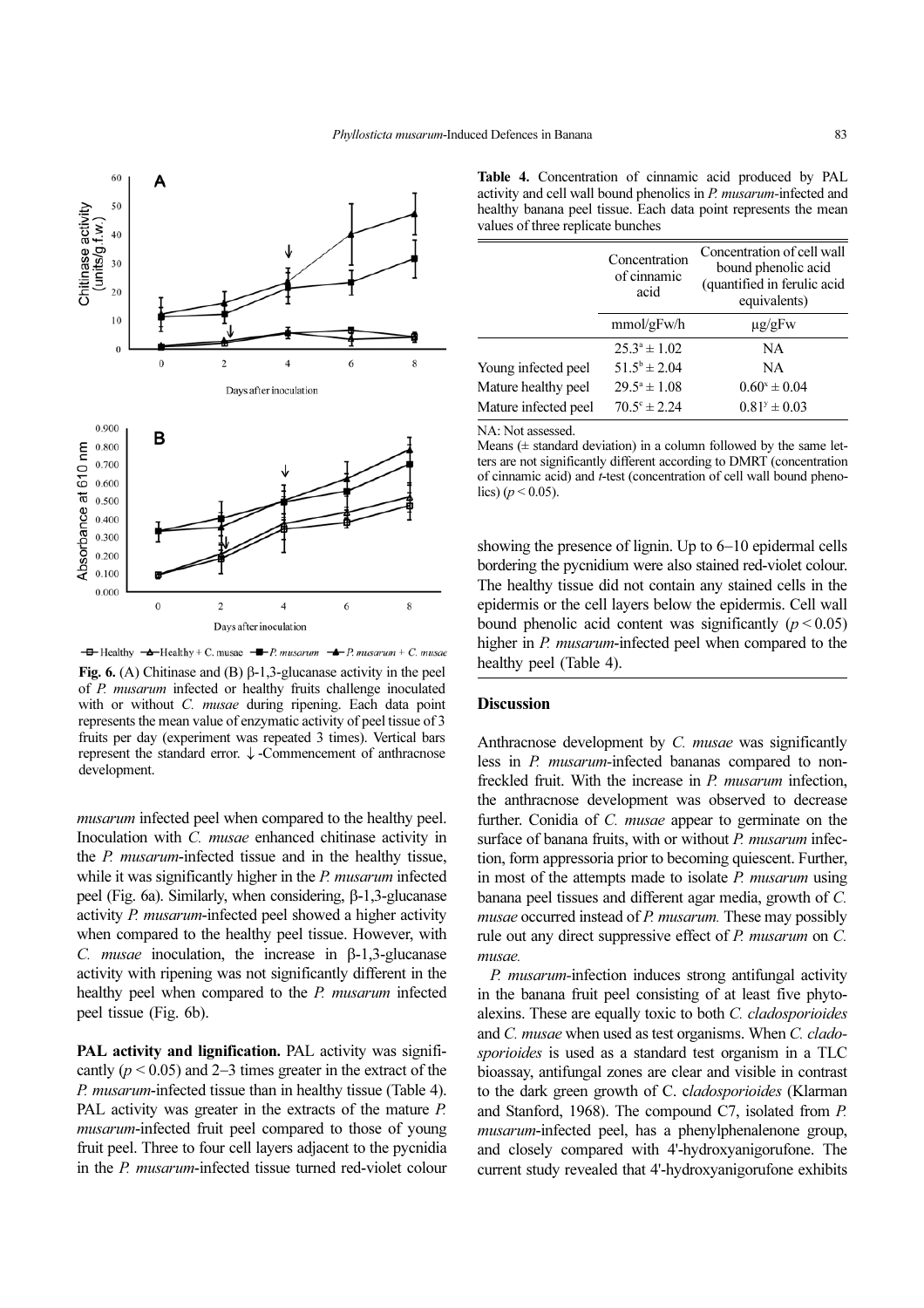antifungal activity, accumulates in the P. musarum infected fruit and decreased with ripening. Kamo et al. (2000) found that the level of hydroxyanigorufone in ripe fruit following wounding and/or by inoculation was much lower than that in unripe fruit, indicating that the ripe fruit did not retain the ability to produce most phenylphenalenones. Banana phytoalexins are mainly of the phenanolone type (Luis et al., 1995; Luis et al., 1996) while a phenolic hydroxyl group is essential for their antifungal activity (Kamo et al., 1998). A substitution on the unsaturated carbonyl system or addition of a phenyl group reduces antifungal activity in phenylphenalenones (Quinones et al., 2000). Irenolone was also identified during the current study, a stress metabolite, which did not show antifungal activity.

The level and the number of antifungal compounds in the fruit peel appear to increase with the increase in the degree of P. musarum-infection. At least one of these active antifungal zones (C3-colourless oil) is produced in the young P. musarum-infected fruit and remained until maturity. However, in the current study a colourless compound (C4) which was produced in the unripe fruit and active, remained through fruit ripening. This may be a compound which inhibits the colonization of C. musae, even when the fruits are ripe, offering a continued resistance.

Accumulation of PR proteins is an important feature of plant defense responses upon infection by pathogens (Ferreira et al., 2007). There are two apparent roles that the PR proteins can play in disease resistance. The first is to directly block the development of fungal and bacterial pathogens via hydrolytic action on pathogen cell walls or by other antimicrobial activity (Van Loon, 1997). Apart from the direct breakdown of pathogens, PR proteins can operate in a distinct pathway involving the hydrolytic release of chitin and glucans fragments from fungal cell walls. These oligosaccharides can act as elicitors and induce a chain of defense reactions in the host plant. Constitutive β-1,3-glucanase has been detected in ripe bananas (Peumans et al., 2000). The current study has shown significantly higher chitinase and β-1,3-glucanase activity in the P. musarum infected peel compared to the healthy peel, indicating a significant increase in the constitutive levels with infection and fruit ripening. It was also observed that chitinase activity was significantly enhanced with C. musae lesion development in freckled peels. Similarly, Tang et al. (2010) record that the chitinase gene (MaChit) had constitutive expression in bananas during development and after harvest. MaChit expression increased with time after harvest and reached the highest level at the onset of ripening. They also report that infection of the banana pathogen C. musae increased MaChit expression. There is compelling evidence that identical or closely related proteins are also either constitutively expressed in healthy, unstressed plants or as part of a developmental programme

(Leone et al., 2006). A similar situation was observed by Yue-Ming (1997) during a study of anthracnose disease in two banana varieties, where the activity of chitinase and β-1,3-glucanase increased gradually during pathogenesis.

Phyllosticta musarum infection in bananas, at both young and mature stages, is also associated with increased PAL activity. PAL, the enzyme which catalyses the conversion of phenylalanine to cinnamic acid, occupies a key position in the biosynthesis of phenylpropanoid phytoalexins. Some of the phytoalexins from the P. musarum-infected tissue may be derived from the shikimic acid pathway leading to phenylpropanoid metabolism, since the phenylphenalanones consist of aromatic phenol rings. PAL activity increased after wounding and ethylene treatment and inhibition of PAL by 2-aminooxyacetic acid inhibits the accumulation of hydroxyanigorufone, indicating that cinnamic acid is a precursor of hydroxyanigorufone (Kamo et al., 2000). Phenylphenalenones are formed via a phenylpropanoid pathway, as observed in plants belonging to the family Musaceae and Haemodoraceae. Lewis and Yamamoto (1990) state that the increase in cell wall bound phenolics may increase esterification and lignification in host cell walls and there by resist the action of lytic enzymes produced by fungal pathogens. The current study revealed increased levels of cell wall bound phenolics and lignins in the P. musarum infected peel tissue.

With the increase of intensity of freckle disease, the accumulation of phytoalexins increased and the resistance to anthracnose increased. Fruits, both with natural C. musae infections and artificial inoculations developed anthracnose lesions at a much later stage in the P. musarum-infected fruits than in the healthy ones. Similarly, a correlation between the concentration of phenylphenalenones and the resistance against Mycosphaerella. fijiensis and Fusarium oxysporum in Musa acuminata var. "Gross Michel" (AAA), "Cavendish" (AAA) and "Dominico" (AAB) has been shown (Otalvaro et al., 2002).

Colletotrichum musae produces two types of appressoria on the banana fruit surface, dark and hyaline (Muirhead and Deverall, 1981). The hyaline appressoria which penetrate the unripe fruit peel at an early stage were thought to be provoking defence responses. The dark appressoria on the other hand remain on the surface and become active with fruit ripening to develop anthracnose lesions. C. musae could be isolated more frequently from the P. musaruminfected banana peels than from the healthy ones. This may indicate that there are greater numbers of dark appressoria in P. musarum-infected peels. It is possible that in the P. musarum-infected fruits the dark appressoria are prevented from germinating and the production of many hyaline appressoria is not required due to the defence responses that have already been initiated by the *P. musarum* infection.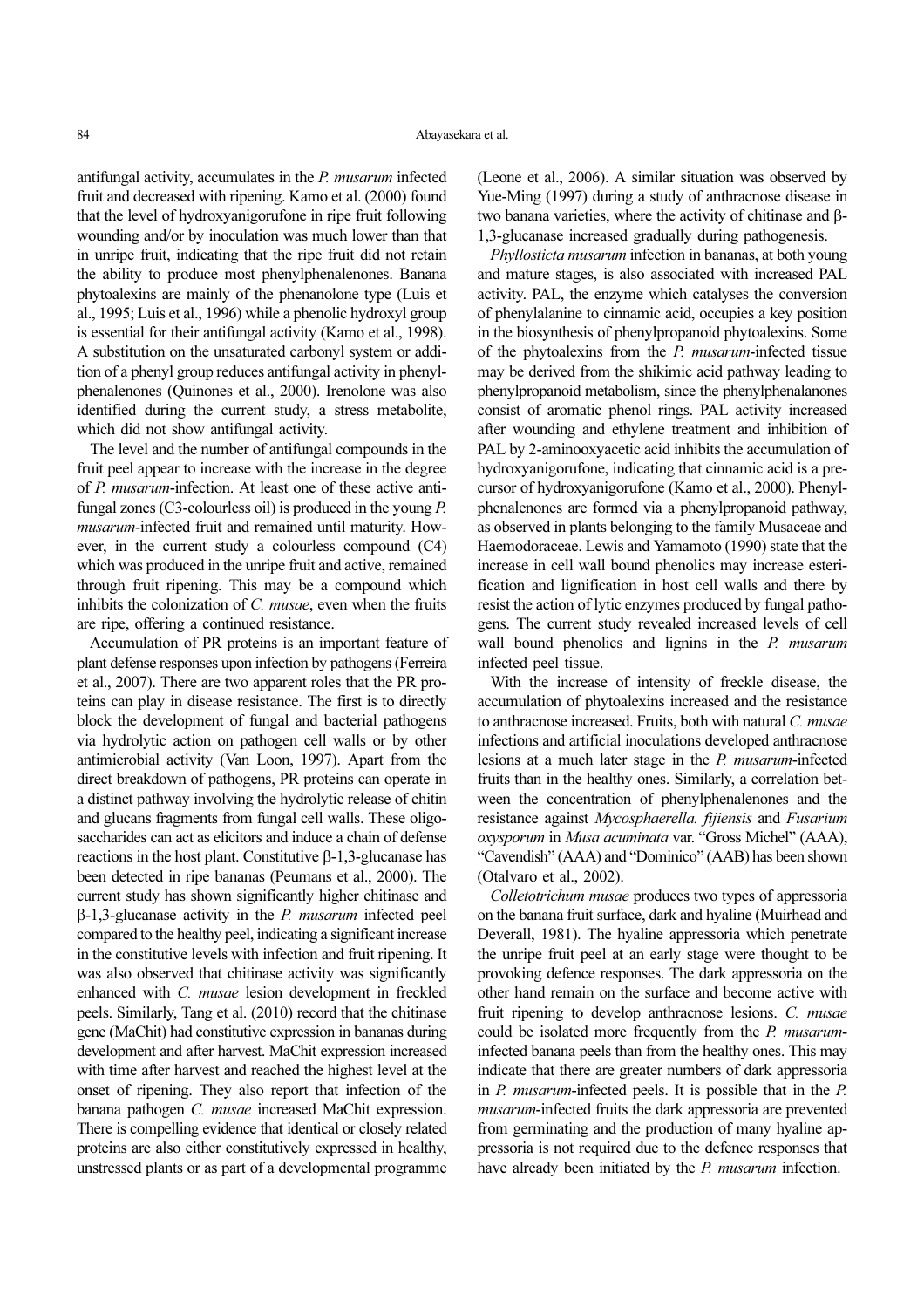Current experiments have shown that P. musarum is an effective elicitor of defenses in banana. The development of an elicitor substance or a mild strain of the freckle fungus capable of inducing resistance without cellular damage and devoid of freckle symptoms, could have a great practical value in protecting bananas from antracnose. Non-pathogenic or less aggressive microorganisms and mild strains of pathogens, physical and chemical agents have been used to induce resistance in fruits and vegetables against postharvest pathogens. Induction of phytoalexins by Glomerella cingulata infections or treatment with elicitor could successfully protect the Capsicum annuum fruits from Botrytis cinerea infections (Adikaram et al., 1988). Biocontrol activity and induced resistance have been a possible modes of action for Aureobasidium pullulans against grey mould of strawberry fruit (Adikaram et al., 2002). These investigations have shown that the induced resistance holds promise as a new technology for the control of postharvest diseases. Such an approach has not hither to been made for bananas.

In this study a number of cellular, chemical and biochemical defense responses in banana fruits due to freckle infections have been revealed, introducing induced resistance as a possible means of controlling anthracnose of bananas. The understanding of the defense mechanisms and their elicitation in fruits could lead to the development of new biological/biotechnological approaches to reduce fungal decay. These could serve as environmentally friendly alternatives to toxic fungicides which are currently used for the control of postharvest disease.

### Acknowledgements

We thank Drs. S. Ratnayake and B.M. Mallika Kumarihamy, formerly of the Department of Chemistry, University of Peradeniya, for their assistance in chemical analysis and the Sri Lanka Council for Agricultural Research Policy and Australian Centre for International Agricultural Research for financial assistance.

### References

- Adikaram, N. K. B., Brown, A. E. and Swinburne, T. R. 1988. Phytoalexin induction as a factor in the protection of Capsicum annuum L. fruits against infection by Botrytis cinerea. Pers. J. Phytopathol 122:267−273.
- Adikaram, N. K. B. 1990. Possibility of control of postharvest fungal disease by manipulation of host defence system. Proceedings of the 3rd International Conference on Plant Protection in the Tropics, Genting Highlands, Pahang, Malaysia, 20− 23 March 1990. (V), 31−36.
- Adikaram, N. K. B., Joyce, D. C. and Terry, L. A. 2002. Biocontrol activity and induced resistance as a possible mode of

action for Aureobasidium pullulans against grey mould of strawberry fruit. Austral. Plant Pathol. 31:223−229.

- Adikaram, N. K. B. and Bandara, B. M. R. 1998. Methodology for studying defense mechanisms against fungal pathogens-An Overview. In: Disease resistance in fruits (Eds) G.I. Johnson, E. Highley, and D. C. Joyce, ACIAR Proceedings No. 80, 177−185.
- Brown, A. E. and Swinburne, T. R. 1980. The resistance of immature banana fruits to anthracnose [Colletotrichum musae (Berk. & Curt.)Arx.]. J. Phytopathol. 99: 70-80.
- Dann, E. K. and Deverall, B. J. 2000. Activation of systemic acquired resistance in pea by an avirulent bacterium or a benzothiadiazole, but not by a fungal leaf spot pathogen. Plant Pathol. 49:324−332.
- De Ascensao, A. R. D. C. F. and Dubery, I. A. 2003. Soluble and wall-bound phenolics and phenolic polymers in *Musa acumi*nata roots exposed to elicitors from Fusarium oxysporum f.sp. cubense. Phytochemistry 63:679−686.
- Ferreira, R. B., Monteiro, S., Freitas, R., Santos, C. N., Chen, Z., Batista, L. M., Duarte, J., Borges, A. and Teixeira, A. R. 2007. The role of plant defense proteins in fungal pathogenesis. Mol. Plant. Pathol. 8:677–700.
- Hirai, N., Ishida, H. and Koshimizu, K. 1994. A phenalenonetype phytoalexin from Musa acuminata. Phytochemistry 37:383−385.
- Jeffries, P., Dodd, J. C., Jeger, M. J. and Plumbley, R. A. 1990. The biology and control of *Colletotrichum* species on tropical fruit crops. Plant Pathol. 39:344−366.
- Johansen, D. A. 1940. Plant microtechnique. McGraw-Hill, New York.
- Kamo, T., Kato, N., Hirai, N., Tsuda, M., Fujioka, D. and Ohigashi, H. 1998. Phenylphenalenone-type phytoalexins from unripe Bungulan banana fruit. Biosci. Biotech. Bioch. 62:95– 101.
- Kamo, T., Hirai, N., Tsuda, M., Fujioka, D. and Ohigashi, H. 2000. Changes in the content and biosynthesis of phytoalexins in banana fruit. Biosci. Biotech. Bioch. 64:2089−2098.
- Kamo, T., Hirai, N., Iwami, K., Fujioka, D. and Ohigashi, H. 2001. New phenylphenalenones from banana fruit. Tetrahedron 57:7649−7656.
- Kesari, R., Trivedi, P. K. and Nath, P. 2010. Gene expression of pathogenesis-related protein during banana ripening and after treatment with 1-MCP. Postharvest Biol. Tec. 56:64–70.
- Klarman, W. L. and Stanford, J. L. 1968. Isolation and purification of an antifungal principle from infected soya beans. Life Sci. 7:1095−1103.
- Leone, P., Menu-Bouaouiche, L., Peumans, W. J., Payan, F., Barre, A., Roussel, A., Van Damme, E. J. M. and Rougé, P. 2006. Resolution of the structure of the allergenic and antifungal banana fruit thaumatin-like protein at 1.7-Å. Biochimie 88: 45–52.
- Lewis, N. G. and Yamamoto, E. 1990. Lignin: occurrence, biogenesis and biodegradation. Annu. Rev. Plant Physiol. Plant Mol. Biol. 41:455−496.
- Liberato, J. R., Van Brunschot, S., Grice, K., Henderson, J., Shivas, R. G. 2006. Banana freckle (Guignardia musae) Pest and